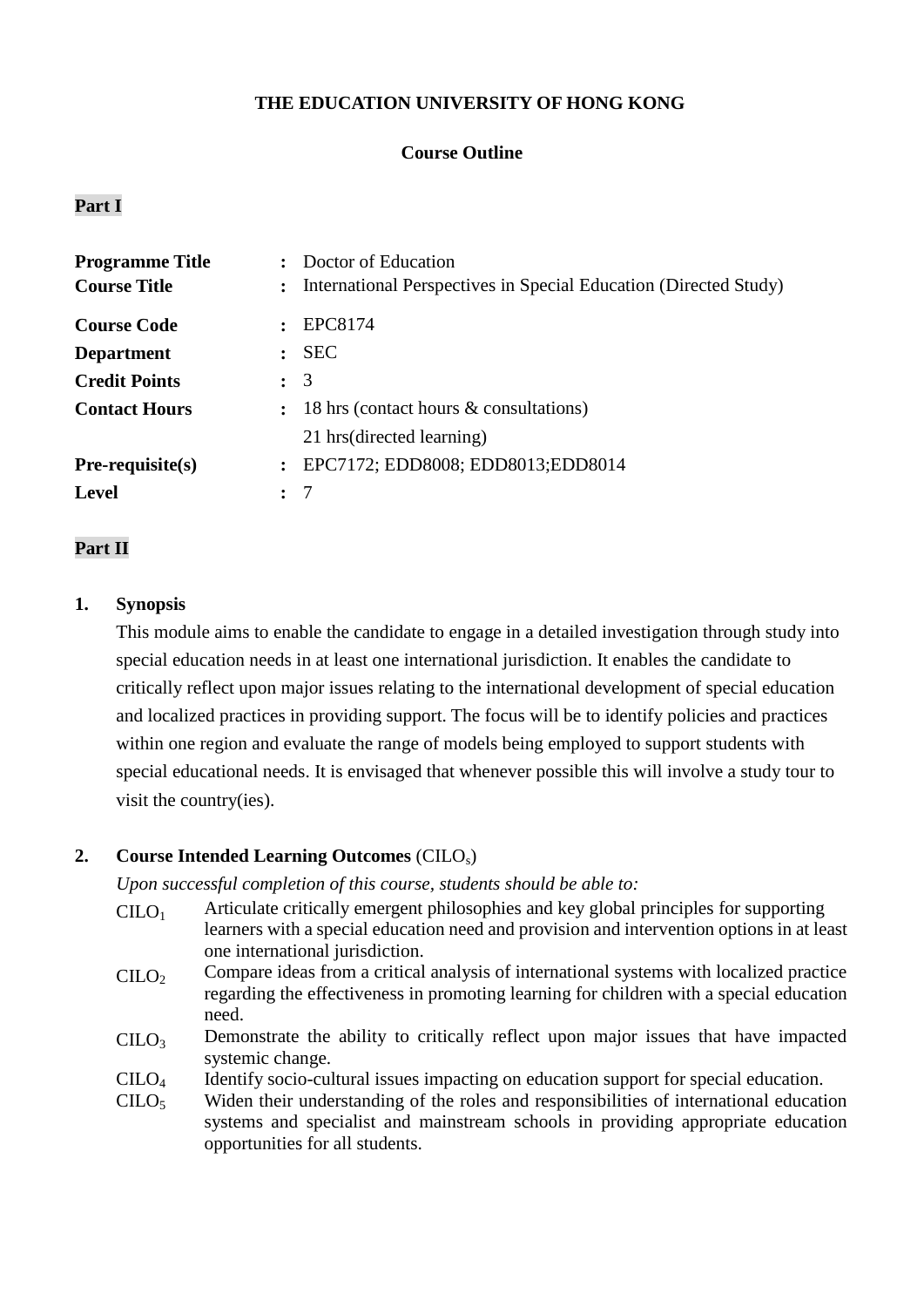## **3. Content, CILOs and Teaching & Learning Activities**

| <b>Course Content</b>                                      | <b>CILOs</b>                  | <b>Suggested</b>  |
|------------------------------------------------------------|-------------------------------|-------------------|
|                                                            |                               | Teaching &        |
|                                                            |                               | <b>Learning</b>   |
|                                                            |                               | <b>Activities</b> |
| International perspectives on special education            | $CHO_{1, 2, 4, 5}$            | Mini-lecture,     |
|                                                            |                               | discussion,       |
|                                                            |                               | presentation      |
| Contextual and cultural issues regarding special           | $CHO_{1, 2, 4, 5}$            | Mini-lecture,     |
| educational development within at least one                |                               | discussion,       |
| international context                                      |                               | presentation      |
| Analysis and justification for special education in        | CILO <sub>1, 2, 3, 4, 5</sub> | Mini-lecture,     |
| context within the chosen country and its relation to      |                               | discussion,       |
| inclusive education                                        |                               | presentation,     |
|                                                            |                               | study tour        |
| Identification of international policies and practices for | $CHLO_{1,2,3,4,5}$            | Mini-lecture,     |
| addressing issues in special education across diverse      |                               | discussion,       |
| socio-cultural systems                                     |                               | presentation      |

## **4. Assessment**

| <b>Assessment Tasks</b>                             |                                                          | Weighting $(\% )$ | <b>CILO</b>        |
|-----------------------------------------------------|----------------------------------------------------------|-------------------|--------------------|
| (a)                                                 | Within at least one international context critically     | 100%              | $CLO_{l. 2.3.4.5}$ |
|                                                     | review systemic policies, support programs and           |                   |                    |
|                                                     | practices for supporting students in one area of special |                   |                    |
| education. Prepare a comparative paper suitable for |                                                          |                   |                    |
| publication in a refereed journal.                  |                                                          |                   |                    |
|                                                     | summative 3000-4000 words)                               |                   |                    |

# **5. Required Text(s)**

Nil

# **6. Recommended Readings**

Bagley, C., Jha, M. M., & Verma, G. K. (2007). *International perspectives on educational diversity and inclusion: Studies from America, Europe and India*. London, England: Routledge.

Forlin, C., & Lian, M-G. J. (Eds.) (2008). *Reform, Inclusion & Teacher Education: Towards a New Era of Special Education in the Asia-Pacific Region*. Abingdon: Routledge.